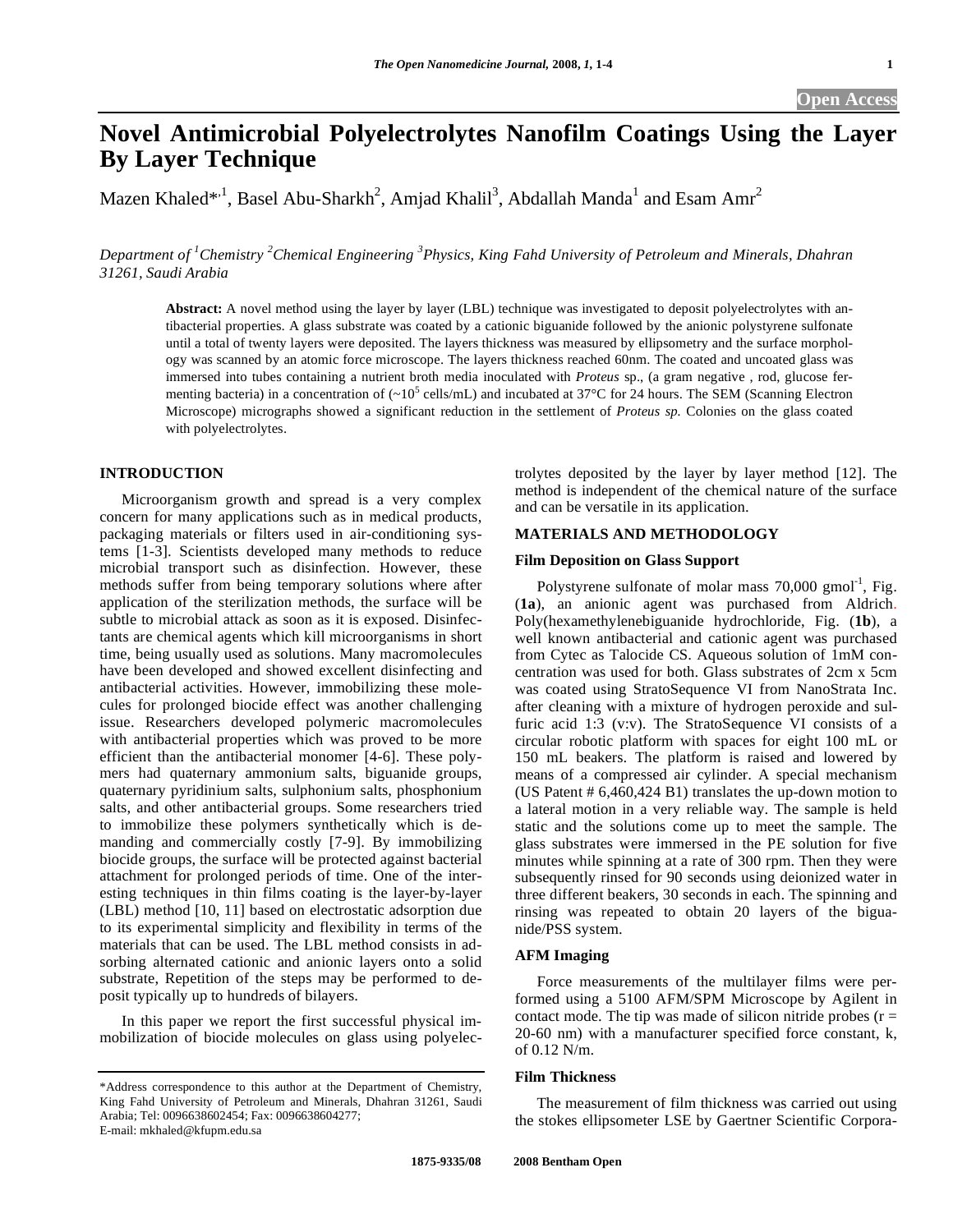

**Fig. (1).** Repeat unit structures of the anionic PSS and cationic biguanide hydrochloride.

tion. The LSE ellipsometer uses patented StokesMeter technology with no moving parts and no modulators to quickly and accurately determine the complete polarization state of the 6328Å HeNe laser measuring beam at a 70° incidence angle. All total layer thickness values are reported as the statistical mean of 13 acquired measurements.

#### **Bacterial Cultivation and Microscopy**

 A glass slide, coated with a (Biguanide/PSS) film was immersed into tubes containing a nutrient broth media inoculated with *Proteus* sp., (a gram negative , rod, glucose fermenting bacteria in a concentration of  $(-10^5 \text{ cells/mL})$  and incubated at 37°C for 24 hours. The slide was then dried gradually at room temperature. The same procedure was repeated with non coated glass slides. For SEM analysis the glass was coated with gold. The glass slides were then observed under a scanning electron microscope. SEM was performed on a JEOL 5900 LV scanning electron microscope operating at 15kV.

#### **RESULTS AND DISCUSSION**

 Multilayers films of polyelectrolytes complexes may be coated on different substrates by alternate exposure to solutions of oppositely charged soluble polymers [13-16]. The multilayers have a general amorphous and structure due to interpenetration of polymer molecules and [17,18] and they have shown exceptional promise as selective membranes for the controlled transport [19] and release [20] of small molecules and for the immobilization of biomacromolecules [21] or particles [22].

 Quaternary ammonium salt polymeric compounds are known for their large biocidal effect. They are believed to adsorb on the negatively charged cell surfaces by electrostatic interaction, followed by the diffusion of the long alkyl chain through the cell wall. This results in a weakening of the cytoplasmic membrane, leading to a leakage of cytoplasmic contents and eventual death of the cell.

 Multilayers of the quaternary ammonium polymer biguanide and the anionic polystyrene sulfonate (PSS) were deposited on glass substrates. The layers thickness measured by ellipsometry is shown in Fig. (**2**). The thickness of the twenty layers was 60nm. Fig. (**3a** and **3b**) shows an AFM photos of bare glass and glass coated with the biguanide/PSS system respectively.

 The antimicrobial activity of glass coated with biguanide/PSS was investigated by adhesion test. Fig. (**4**) shows the SEM photos of the uncoated glass and the glass coated with 20 layers of the biguanide/PSS system. The biguanide/PSS layers reduce the settlement of *Proteus sp.* colonies significantly. Fig. (**4b**) shows clearly a population reduction in the count of the *Proteus* sp. compared to Fig. (**4a**) which shows dense bacteria population grown on glass substrates. Oliveira *et al.* showed that the insertion of  $TiO<sub>2</sub>$  nanoparti-



**Fig. (2).** Thickness of the multilayers measured by the LSE ellipsometer.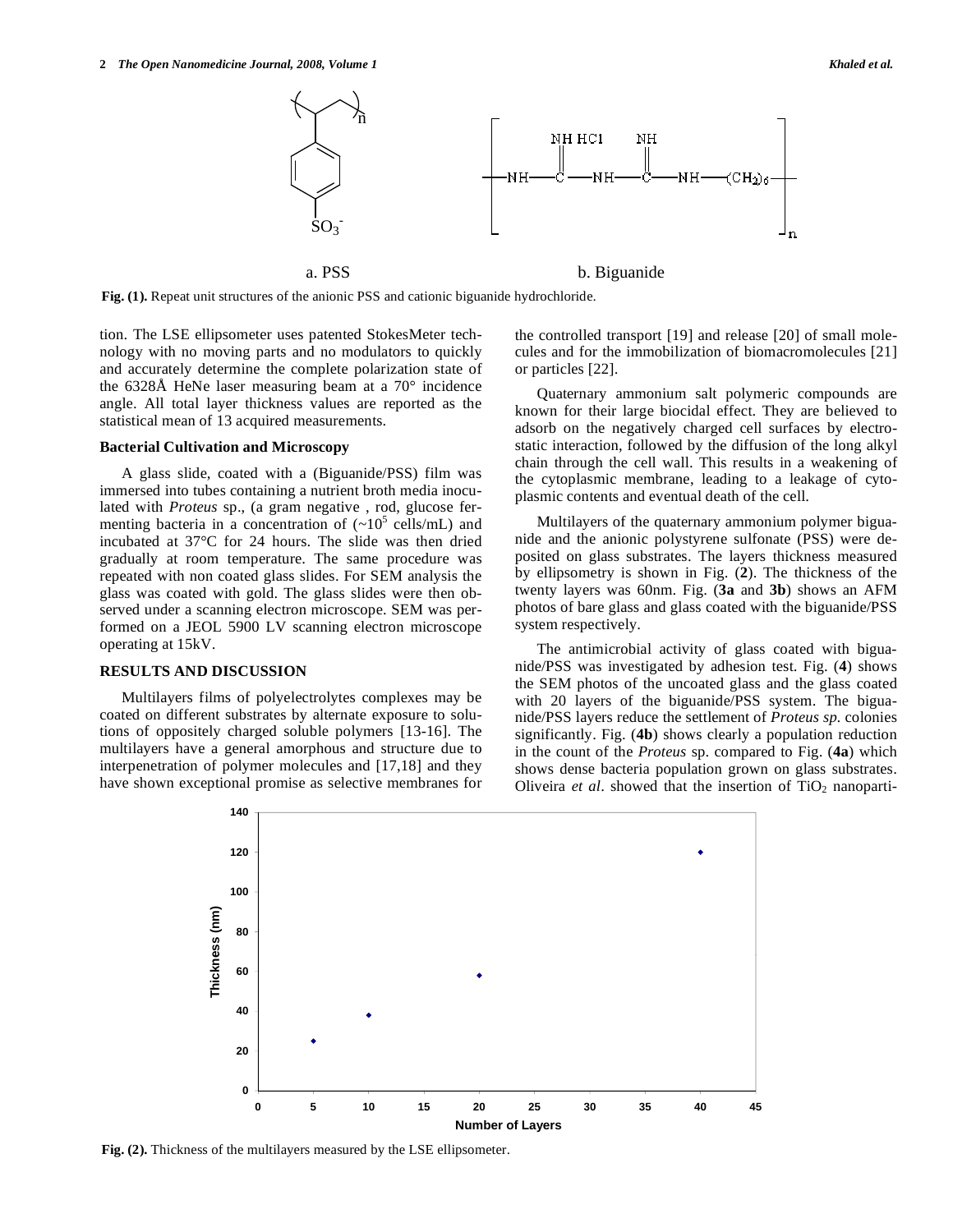

**Fig. (3).** AFM photos of (**a**) bare glass and (**b**) glass coated with twenty multilayers of biguanide/PSS system.



**Fig. (4).** SEM micrographs of bacteria grown on (**a**) uncoated glass and (**b**) glass coated with 20 layers of the biguanide/PSS system.

cles with PDADMA generated a rough multilayer surface. Enhancement in stem cells adhesion and proliferationwas observed to be a direct consequence of increased surface roughness [23]. This correlates with our observation of significant reduction in bacterial growth on the irregular substrate surface shown in Fig. (**3**).

 Hence, biguanide has been utilized widely in solution as an effective antimicrobial agent, however, it is the first time to be immobilized by the LBL method and tested for biocide effect.

# **CONCLUSION**

 This paper presented a new strategy to immobilize antibacterial compounds based on the layer by layer method. The multilayers composed of biguanide/PSS with a thickness of approximately 50nm was sufficient to cause a significant reduction in colony number of the *Proteus sp.* This antibacterial coating technology is very promising in a wide range of medical and industrial applications. Using such application in the health care system will have a significant impact on lowering hospital-acquired infection rates. It is a top priority for healthcare professionals when it comes to patient

safety. Adding an antimicrobial coating is a convenient and cost-effective way of further improving patient safety and reducing the spread of infections throughout the hospital. Further investigations are underway to elucidate the mechanism of adsorption and the effect of different parameters on the biocide activity.

## **ACKNOWLEDGMENTS**

 The authors acknowledge KFUPM especially the medical clinic, the environment lab of the civil engineering department, the SEM facility of the Earth Sciences department.

#### **REFERENCES**

- [1] Livermore DM, Macgowan AP, Wale MCJ. Surveillance of antimicrobial resistance. Br Med J 1998; 317: 614-5.
- [2] Bach A, Schmidt H, Bottiger B, *et al.* Retention of antibacterial activity and bacterial colonization of antiseptic-bonded central venous catheters. J Antimicrob Chemother 1996; 37: 315-22.
- [3] Demain AL, Davies JE, Atlas RM, Cohen G. Manual of Industrial Microbiology and Biotechnology. 2<sup>nd</sup> ed. ASM Press; 1999.
- [4] Tashiro T. Antibacterial and bacterium adsorbing macromolecules. Macromol Mater Eng 2001; 286(2): 63-87.